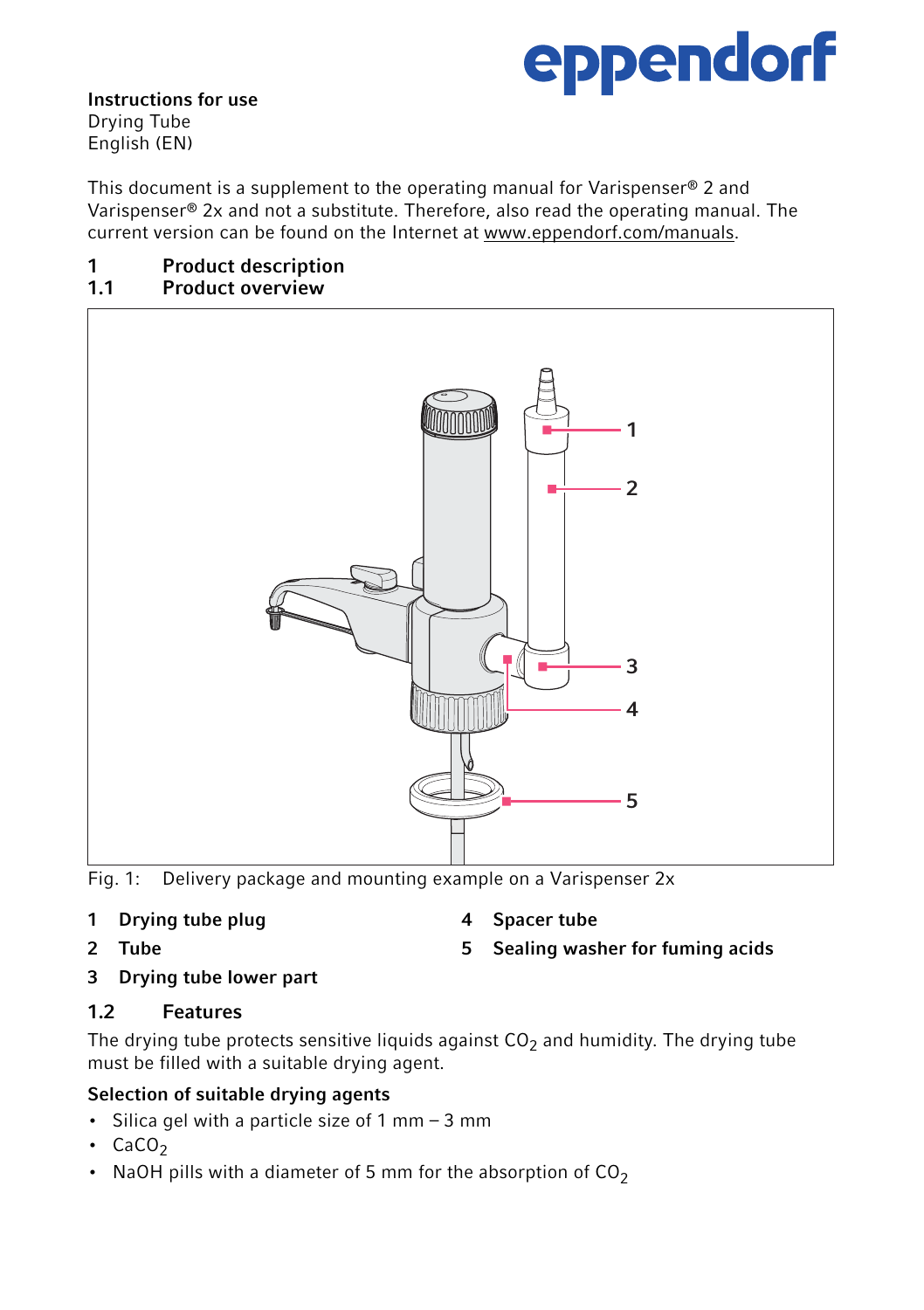### Instructions for use

- 2 Drying Tube English (EN)
	- 2 Installation<br>2.1 Mounting th
	- Mounting the drying tube



- 1. Unscrew the ventilation screw with a coin.
- 2. Retain the ventilation screw for the removal of the drying tube.



- 3. Remove the drying tube plug.
- 4. Fill drying agent and cotton wool into the drying tube.
- 5. Attach the drying tube plug.



6. Assemble the spacer tube and the drying tube.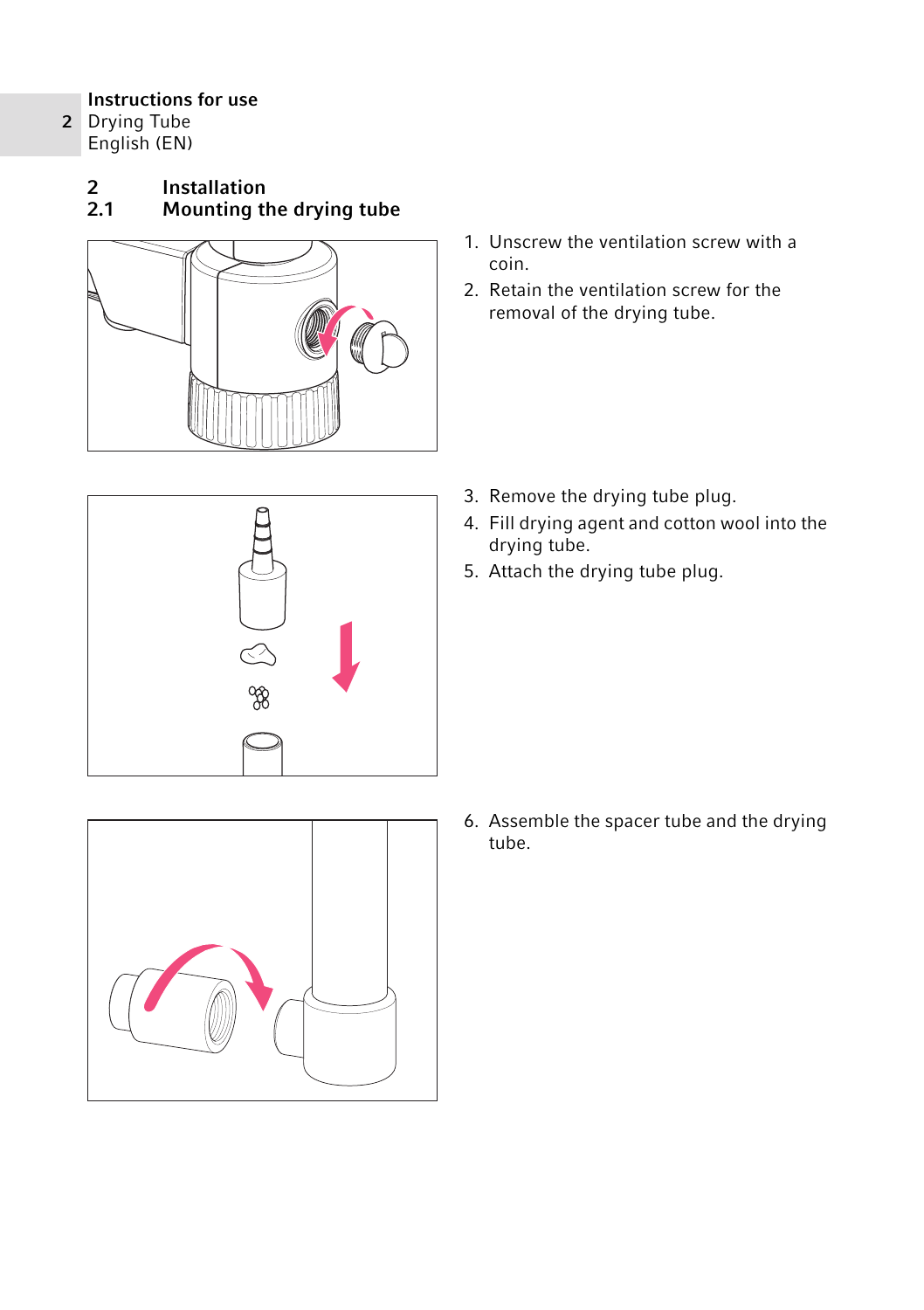

7. Screw the spacer tube with the drying tube into the ventilation opening. If necessary, seal the thread of the spacer tube with PTFE tape.

## 3 Ordering information



| Order no.<br>(International) | Order no. (North<br>America) | <b>Description</b>                                                 |
|------------------------------|------------------------------|--------------------------------------------------------------------|
| 4966 509.002                 | 4966509002                   | Drying tube<br>without filling, including sealing<br>washer (PTFE) |